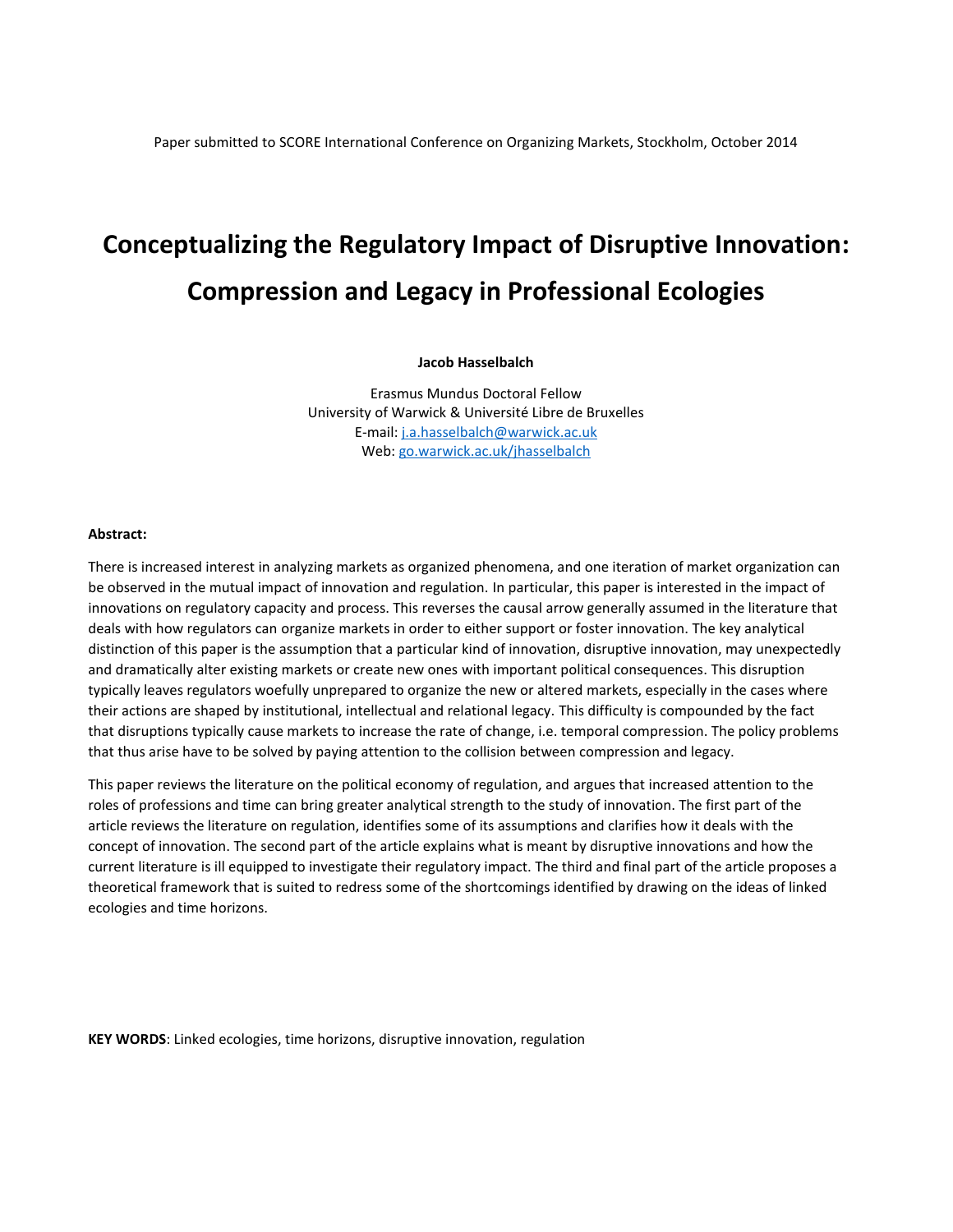#### Introduction

Unexpected and dramatic market changes cause headaches for agencies that are increasingly called upon to regulate complex, fast-moving, transnational and highly technical sectors of the economy. The 2008 financial crisis is testament to this fact, but it can be argued that a population of topical cases exhibit the same characteristics. Consider the heated arguments about hydraulic fracturing ('fracking') for shale gas, ecigarettes, or digital piracy in the European Union, the United States, and elsewhere. Innovations such as these present thorny policy problems to regulators who are expected to balance competing demands on issues they may not fully understand. These policy problems are further complicated when innovations dramatically increase the rate of change in the regulated markets. This temporal compression leaves regulators in the position of paying ever greater attention to fine-grained detail in rapidly evolving markets, while working within the constraints placed upon them by institutional legacy.

This issue is understudied, and therefore the purpose of this paper is to make the case for why increased attention to the roles of professions and time would bring greater analytical strength to the study of regulation when engaging with innovations such as those mentioned above. The first part of the article reviews the literature on regulation, identifies some of its assumptions and clarifies how it deals with the concept of innovation. The second part of the article explains what is meant by disruptive innovations and how the current literature is ill-equipped to investigate their regulatory impact. The third and final part of the article proposes a theoretical framework that is suited to redress some of the shortcomings identified by drawing on the ideas of linked ecologies and time horizons.

#### Reviewing the literature on regulation

The literature on regulation owes much to the academic tradition that developed from the notion of the 'regulatory state'. Exact definitions of the regulatory state are difficult to come by. Levi-Faur (2013: 39)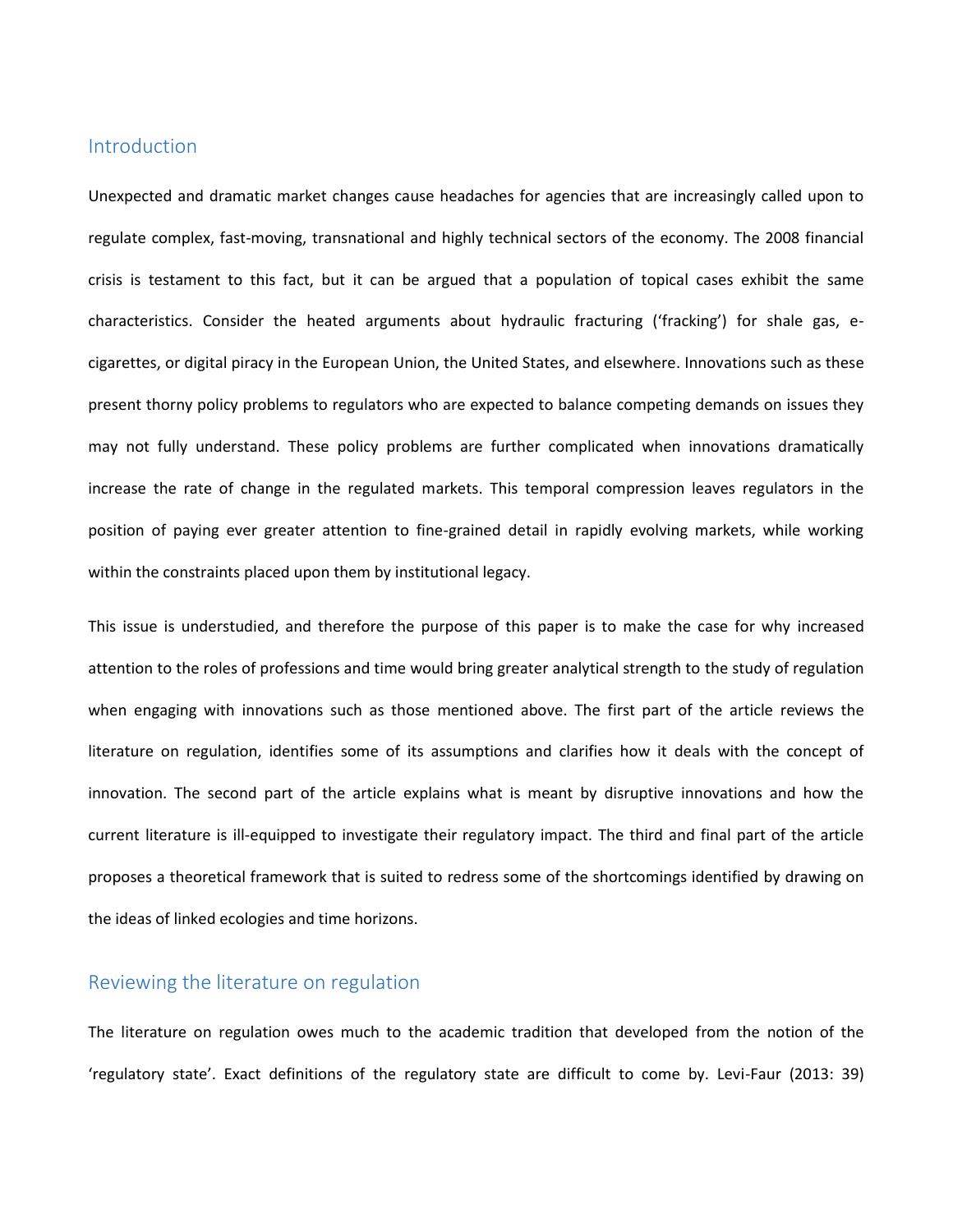suggests that "the regulatory state is a state that applies and extends rule making, rule monitoring, and rule enforcement either directly or indirectly [and] the regulatory state claims a legitimate monopoly on the deployment and distribution of power through rule making, rule monitoring, and rule enforcement." The origins of the term 'regulatory state' go back to Anderson's book *The Emergence of the Regulatory State* (1962), but it was not until Seidman & Gilmour (1986) reflected on the differences between welfare states and regulatory states that the term approached its current meaning. Seidman & Gilmour used the notion of the regulatory state to make sense of privatization and outsourcing under the Reagan administration. This theme was carried forward by Majone (1994, 1997), who developed the theory extensively and adapted it to a European context.

Majone was interested in explaining the rise of the regulatory state in Europe. States are generally thought to engage in three different types of intervention in economies: income redistribution, macroeconomic stabilization, and market regulation (Majone 1997: 140-141). The relative importance of these functions has changed over time. In the aftermath of World War II, the Keynesian welfare state engaged heavily in redistribution and macroeconomic management in order to play a central role in rebuilding economies. In the 1970's and 80's, neoliberal market enthusiasm took over, and states started engaging in bouts of privatization, liberalization and deregulation. This story has often been described as a 'dismantling' of the state, but it is more accurately described as a redefinition of the functions of the state. The redistributive and macroeconomic functions of the state lost relative importance to the function of market regulation. Paradoxically, deregulation at the state level was frequently associated with the establishment of new regulatory agencies that operate at a different governance level. Thus, it is more appropriate to speak of 'reregulation' than 'de-regulation'. These are the developments that gave birth to the regulatory state.

What caused the rise of the regulatory agency? Regulation is defined as "sustained and focused control exercised by a public agency over activities that are socially valued" (Selznick 1985). Sustained and focused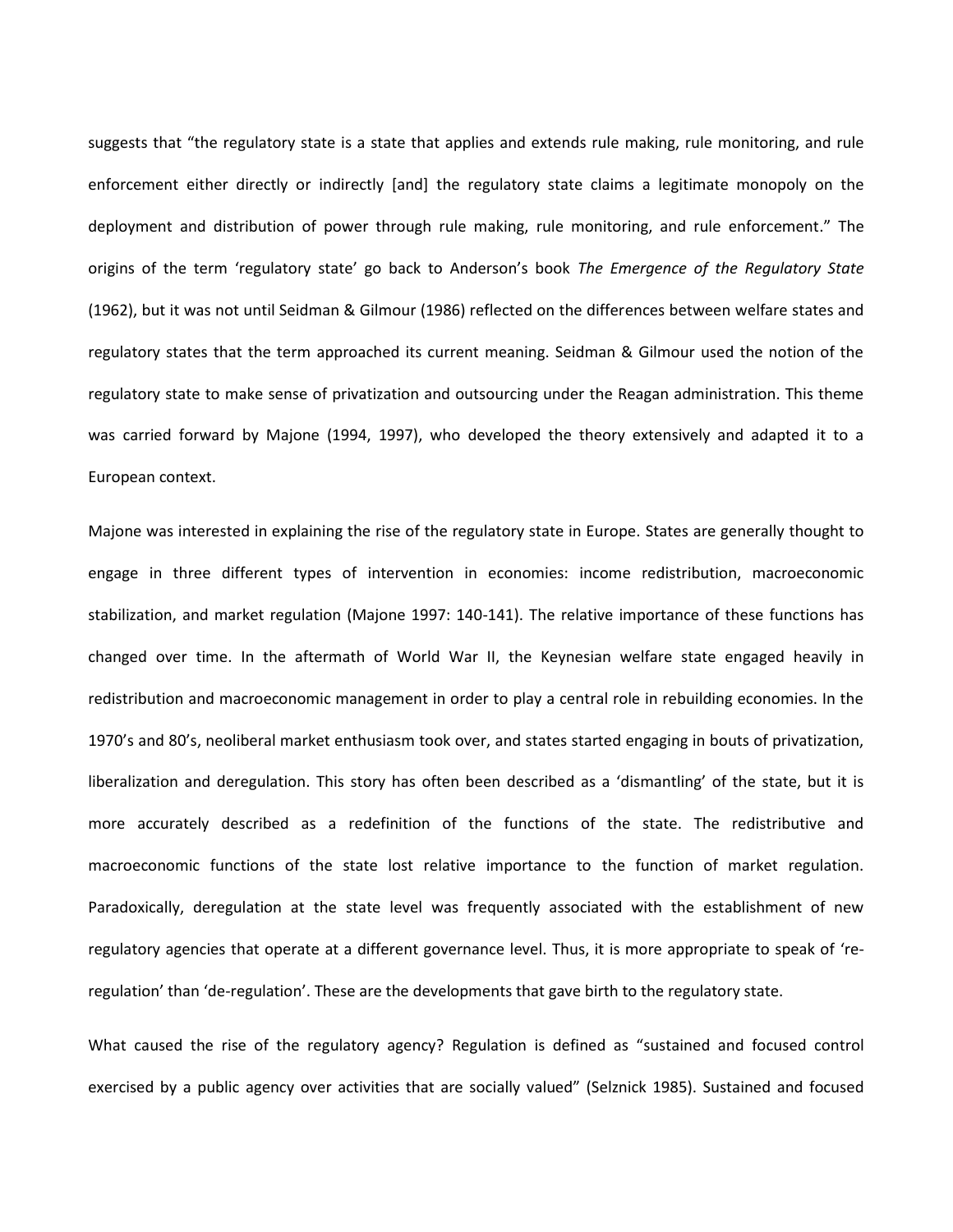control over economic sectors require expert knowledge of the sector as well as intimate involvement with its activities. These prerogatives provide specialized regulatory agencies a comparative advantage in the practice of regulation as opposed to the traditional, Weberian bureaucracy (Majone 1997). Traditional bureaucracy is characterized by generalist knowledge, centralization and hierarchy. These traits make them well-suited to carrying out the redistributive tasks of the welfare state, but ill-suited to market regulation. Market regulation often requires in-depth scientific, engineering or economic knowledge, which can be recruited to specialized and narrowly-focused agencies. In addition, placing these agencies at arm's length from government provides them with independence from political machinations that allows them to pursue regulation that will be effective in the long-term and cements their legitimacy as stemming from their expertise in the subject matter.

The increasing importance of the regulatory agency led authors to begin shifting their focus from the regulatory state to regulatory governance. In part, this shift was synonymous with the general shift in the political sciences of moving from a focus on centralized government to decentralized governance, but for regulation scholars it was crystallized in the notion of the "new regulatory state" (Braithwaite 2000). What sets the new regulatory state apart from the old one is its reliance on forms of self-regulation: compliance systems, codes of practice, standards, etc. This in turn brought scholars to recognize new forms of private power in business or civil society actors (Braithwaite & Drahos 2000), further shifting the focus from the regulatory state to regulatory governance. What this new body of literature was challenging was the assumption that the state was necessarily central to regulatory governance (Scott 2004). In the "age of governance", the capacities and resources to govern have become dispersed.

The dispersal of governance coupled with the globalization of firms and markets led many to talk of a "new world order" or "the retreat of the state". However, these narratives miss the fact that states are as active as ever, but are simply working in new ways (Mazzucato 2013, Moran 2003). Levi-Faur (2005) picked up on the links between the neoliberal agenda, regulatory governance and the globalization of regulation in the term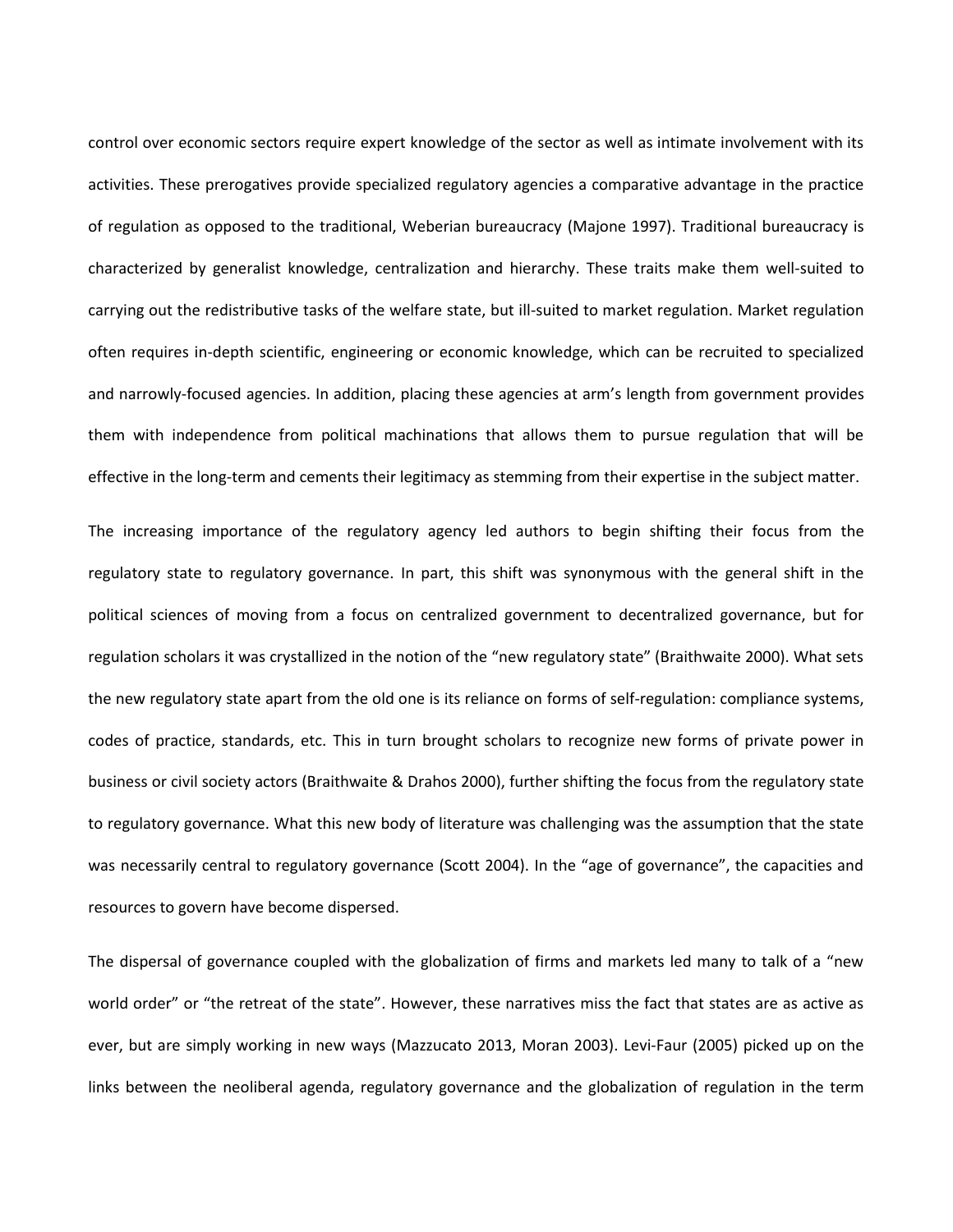'regulatory capitalism'. He characterizes regulatory capitalism as composed of "(1) a new division of labor between state and society (for example, privatization), (2) an increase in delegation (remaking the boundaries between the experts and the politicians), (3) proliferation of new technologies of regulation, (4) formalization of inter-institutional and intra-institutional relations and the proliferation of mechanisms of self-regulation in the shadow of the state, and (5) the growth in the influence of experts in general and of international networks of experts in particular" (Levi-Faur 2005: 27). He argues that by focusing on the neoliberal revolution, we have missed the corresponding regulatory revolution. Privatization and deregulation was empirically accompanied by an explosion in the number of regulatory agencies as well as more regulation within and between companies, states, and civil society actors.

The explosion of regulatory agencies has been documented by Jordana, Levi-Faur and Fernández-i-Marín (2011). Studying a data set comprised of 48 countries and 15 sectors for the period 1966-2007, they provide empirical proof of the rise and diffusion of regulatory agencies across industrialized countries, and segment the process into three different stages: the incubation period (1966-88), the takeoff period (1989-2002), and the saturation period (2002-2007). By studying diffusion, they are interested not only in documenting the growth of the regulatory state, but also in explaining whether the decision by a government to establish a regulatory agency is primarily influenced by national or sectoral pressures. According to their findings, the establishment of regulatory agencies over time follows an s-shaped curve starting with a few experimental ones at first, followed by a rapid surge as their comparative advantage is recognized and copied across economies, until saturation sets in and most relevant economic sectors have been brought under administrative regulation. In the first stage, both national and sectoral pressures are important, but in the later stages, the sectoral diffusion channel is dominant. All of this goes to suggest "the increasing importance of social networks of professionals, regulocrats, and epistemic communities that are active in international organizations or also share similar cultural identities, alongside the increasing embeddedness of the national in the global and the global in the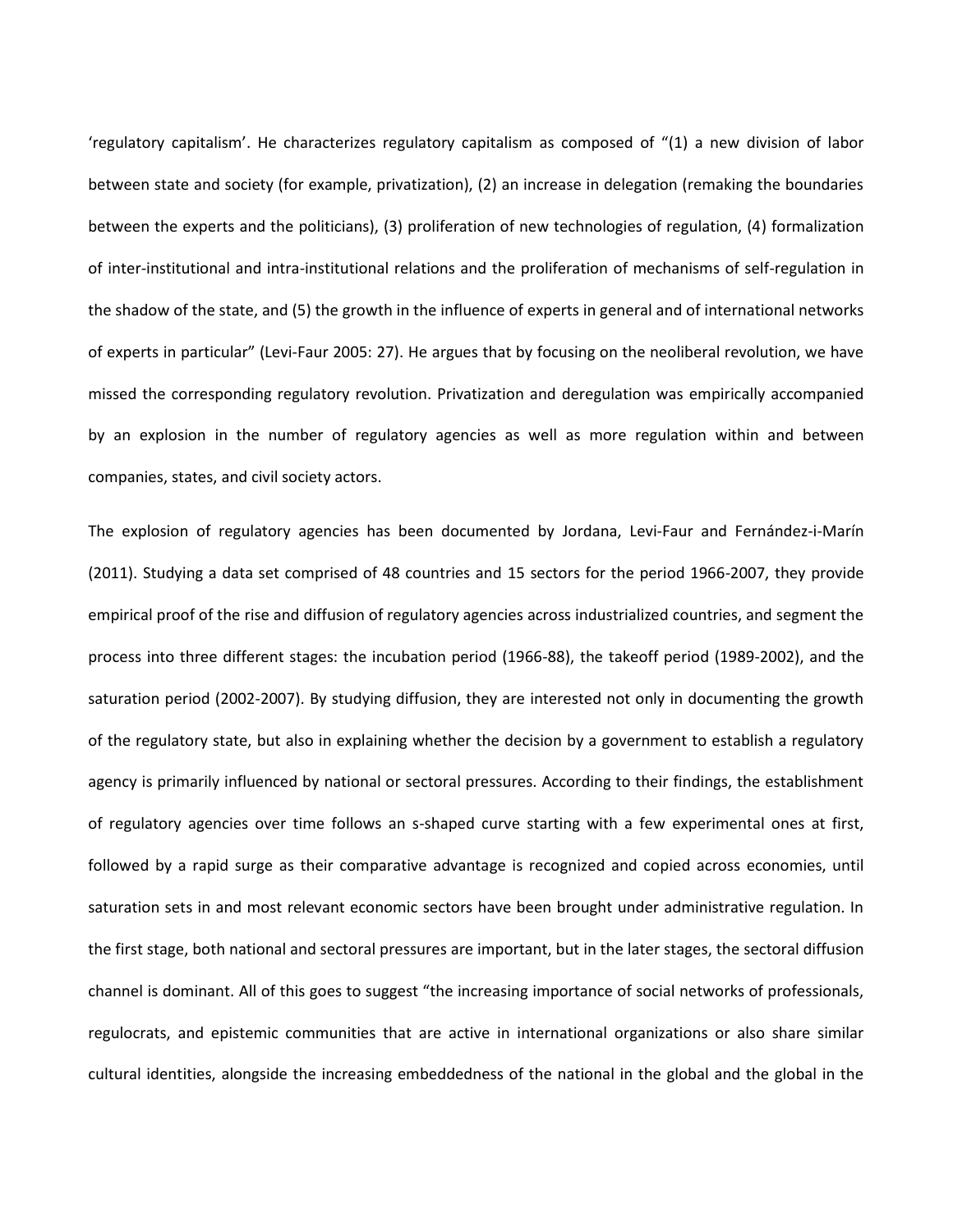national" (Jordana, Levi-Faur & Fernández-i-Marín 2011: 1362). The importance of sectoral diffusion over national diffusion behooves us to shift our lenses from the national or international to the transnational.

The above conclusion sits well with the body of literature that is bringing together the strands of transnational governance and transnational regulation, such as Mattli and Woods (2009), Abbott and Snidal (2009a, 2009b), Djelic and Quack (2010), and Overdevest and Zeitlin (2012). However, what the above studies only touch lightly on is the central role of professions in regulatory capitalism. Professionalism and expertise has already been highlighted as an important source of legitimacy for regulatory agencies, and thus the political conflicts that play out under their auspices are bound to be affected by matters of professional jurisdiction, affiliation, and knowledge. Furthermore, as professionalism grows in importance, the traits of regulators, their career incentives, and their positions in multiple overlapping networks present a radical qualitative change to the institutional DNA of the traditional bureaucracy – points that Majone already pointed to in 1997, but that have not been adequately addressed yet. An emerging body of literature is beginning to orient itself towards tackling these questions (see Seabrooke 2014, Faulconbridge & Muzio 2012, Baker 2013, Quack 2010, Chwieroth 2007).

Up to this point I have provided a brief overview of the literature on regulation and clarified why it inevitably brings us to a focus on the role of professions in the age of regulatory capitalism. A remaining question is how the theme of innovation is dealt with in the regulation literature? Space constrains me from exploring this question extensively, but some key insights may be drawn. Innovation is defined as "an idea, practice, or object that is perceived as new by an individual or other unit of adoption" (Rogers 2003: 12). In the regulation literature, innovation has been dealt with in two ways: either as innovations that occur within the political system which allow for a better way of carrying out the functions of political actors, or as desirable exogenous market phenomena. Beginning with the former, the main interest for regulation scholars has been in studying the diffusion of political innovations across societies (see for example: Berry & Berry 1990, 1992; Jordana &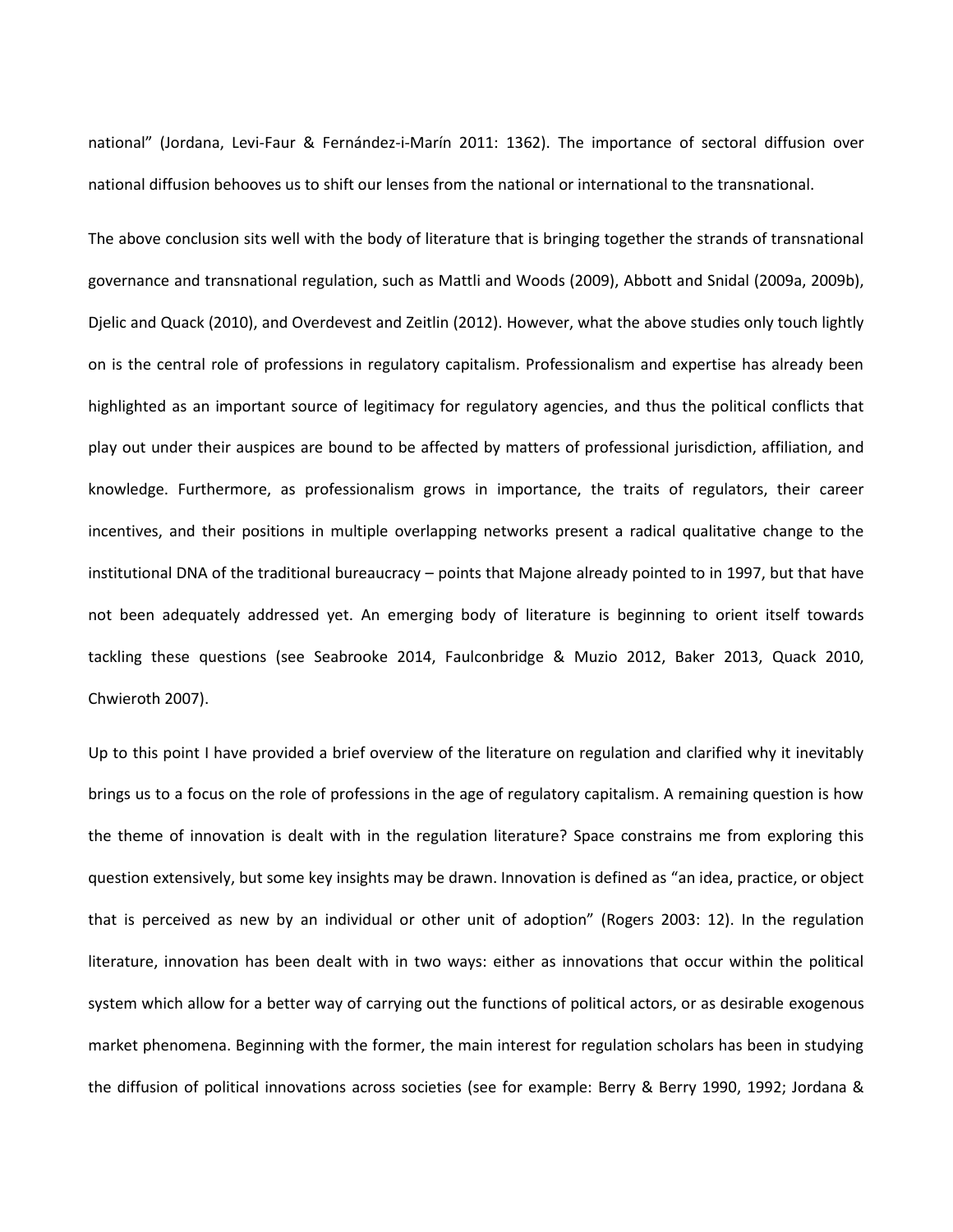Levi-Faur 2005; Jordana, Levi-Faur & Fernández-i-Marín 2011). The latter way of dealing with innovation (as market phenomena) typically study how regulation may contribute to or hinder innovation in the markets (see for example: Mazzucato 2013; Porter & Van der Linde 1995; Cooke, Boekholt & Tödtling 2000), and how this relates to 'institutional competitiveness' (Campbell & Pedersen 2007). Market innovation is of topical interest to policymakers in recent years due to their capacity to deliver economic growth and jobs in industrial societies (Lipsey et al. 2005).

What both of these approaches refrain from is a questioning of the impact that market innovations themselves may have on the policymaking process. Majone points to Chandler when ascertaining that "structure follows strategy and that the most complex type of structure is the result of the concatenation of several basic strategies" (1997: 139). Based on this assumption, the rise of the regulatory state was due to the concatenation of privatization, deregulation, and liberalization. The novel question that I ask here is how different types of market innovations themselves impact the structure of regulatory capitalism? The key analytic distinction is that this question reverses the causal arrow posited by most regulation scholars that deal with innovation. Rather than examining how regulators can further or hinder innovation in the markets, the point is to study how significant market changes, as brought about by innovation, impacts the regulatory structure and process.

While the co-constitution of state and market is a widely accepted notion, political economists generally take their analytical starting point in the state and work towards markets from there. This is partly due to habit and intellectual heritage, and it is partly due to issues of observability. Features of the political landscape such as laws, regulation, institutions and policies are easier to identify and observe than features of complex and fastmoving markets. This is especially true when considering the theoretical and methodological tools political economists have at hand. Furthermore, it is easier to declare victors and losers in political outcomes than in market outcomes. The preferential treatment thus accorded to states has painted a picture of market dynamics as secondary and responding to regulatory dynamics, while regulators are largely shielded from the turbulence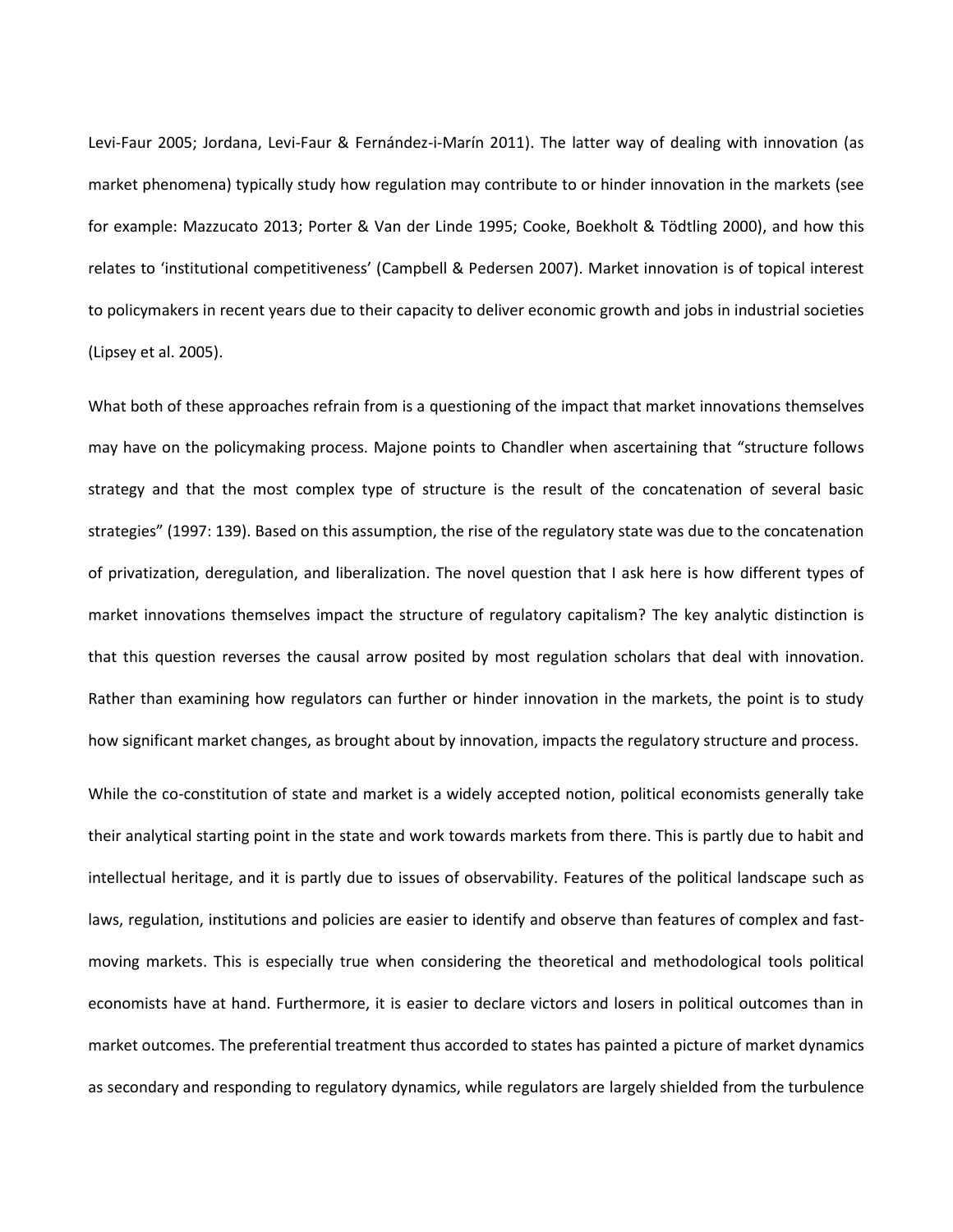of markets. Market impact on regulation, in this traditional approach, takes the form of lobbying and responding to regulation (Woll 2008). By taking my analytical starting point in the market, I wish to make the point that market dynamics can themselves impact on regulatory dynamics. Lobbying would not be an example of this. Rather, sudden and dramatic market changes can automatically demand a regulatory response without any explicit involvement of lobbyists. Figure 1 below illustrates the distinction between the two causal arrows.

The following sections of the paper will attempt to identify the theoretical and methodological positions that are best suited to this project of making the impact of innovation on regulation observable and salient. As I progress through the following sections, I will make returns to the literature discussed above in order to determine whether there are insights here that can be repurposed towards the new end.





## The regulatory impact of disruptive innovation

If regulation entails sustained and focused control over activities that are socially valued, such as market activity, innovations that severely upset or change the status quo of a market will have a significant regulatory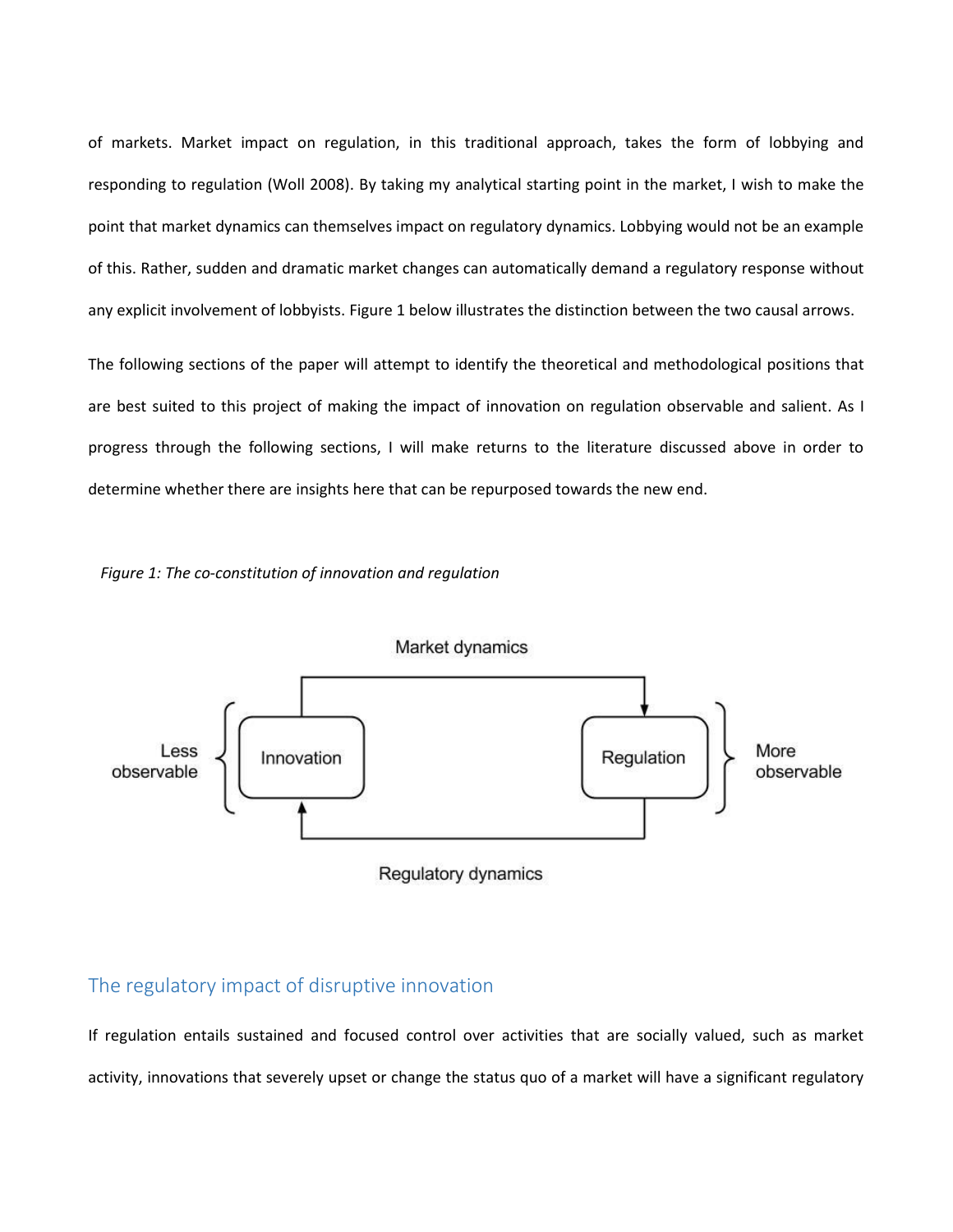impact. These types of innovations have been identified in the management literature as 'disruptive innovations' (Christensen & Raynor 2003), although this concept traces its intellectual heritage to Schumpeter (1942) and 'creative destruction'. Originally conceived in terms of 'disruptive technologies' (Bower & Christensen 1995; Christensen 1997), disruptive innovations are innovations that significantly improve a product or service in unexpected ways, thereby creating new markets or disrupting existing ones. They can be both tangible (such as a new product or technology) and intangible (such as a new service or business model) (Christensen & Raynor 2003). Current examples include e-cigarettes (disrupting the tobacco industry), hydraulic fracturing for shale gas (disrupting the natural gas and energy industry), and digital streams and torrents (disrupting the audio-visual entertainment industries).

Disruptive innovations are frequently technical, complex, fast-moving and transnational. Examining these characteristics from the perspective of market participants yields the following insights. By technical it is meant that the innovation relies on business models that are built around a new technology, and that the utilization of this technology is reliant on specialized professionals that possess the relevant expertise. Complexity denotes the inherent uncertainty of disruptive innovations, due to the unexpected outcomes and impacts of the innovation on numerous actors and markets (including *unexpected* actors and markets). The fast-moving nature of disruptive innovations has to do with the speed at which new markets are created and old ones disrupted. There is a time lag between the occurrence of the disruption and the adjustment of competitors and customers alike. Finally, disruptive innovations are often transnational phenomena, in the sense that their impacts tend to ignore state boundaries.

The characteristics of disruptive innovations defined above (technical, complex, fast-moving and transnational) make them incredibly difficult objects of governance. As we shift perspective from market participants to market regulators, there are different consequences of the four characteristics. The technical expertise to understand and regulate complicated technological innovations is often missing from the regulatory agencies.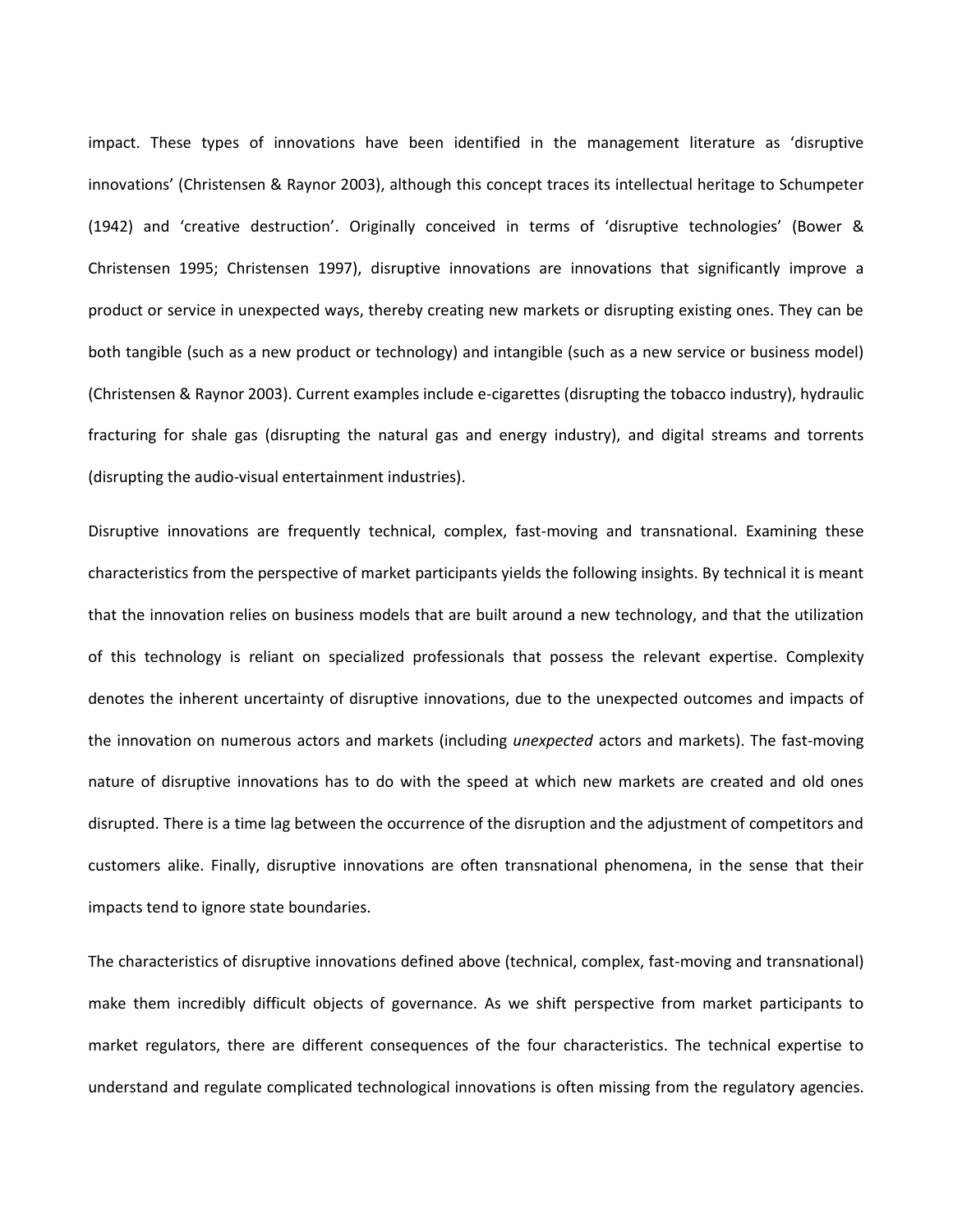The complexity of disruptive innovations means that regulation can be inadequate in the sense that it does not reach or capture all the relevant actors and sectors that have been unexpectedly impacted, directly or through various externalities. The fast-moving nature of the innovations means that market dynamics can outpace regulatory dynamics – or in other words, the market evolves too fast for regulation to keep up. Finally, being transnational phenomena, regulating disruptive innovations can be difficult or impossible to achieve by any single state working unilaterally.

Building on these characteristics of disruptive innovation, an ideal-typical governance impact may be imagined as depicted in Figure 2 below. It is an 'ideal type' – it depicts a theoretical abstraction derived from empirical



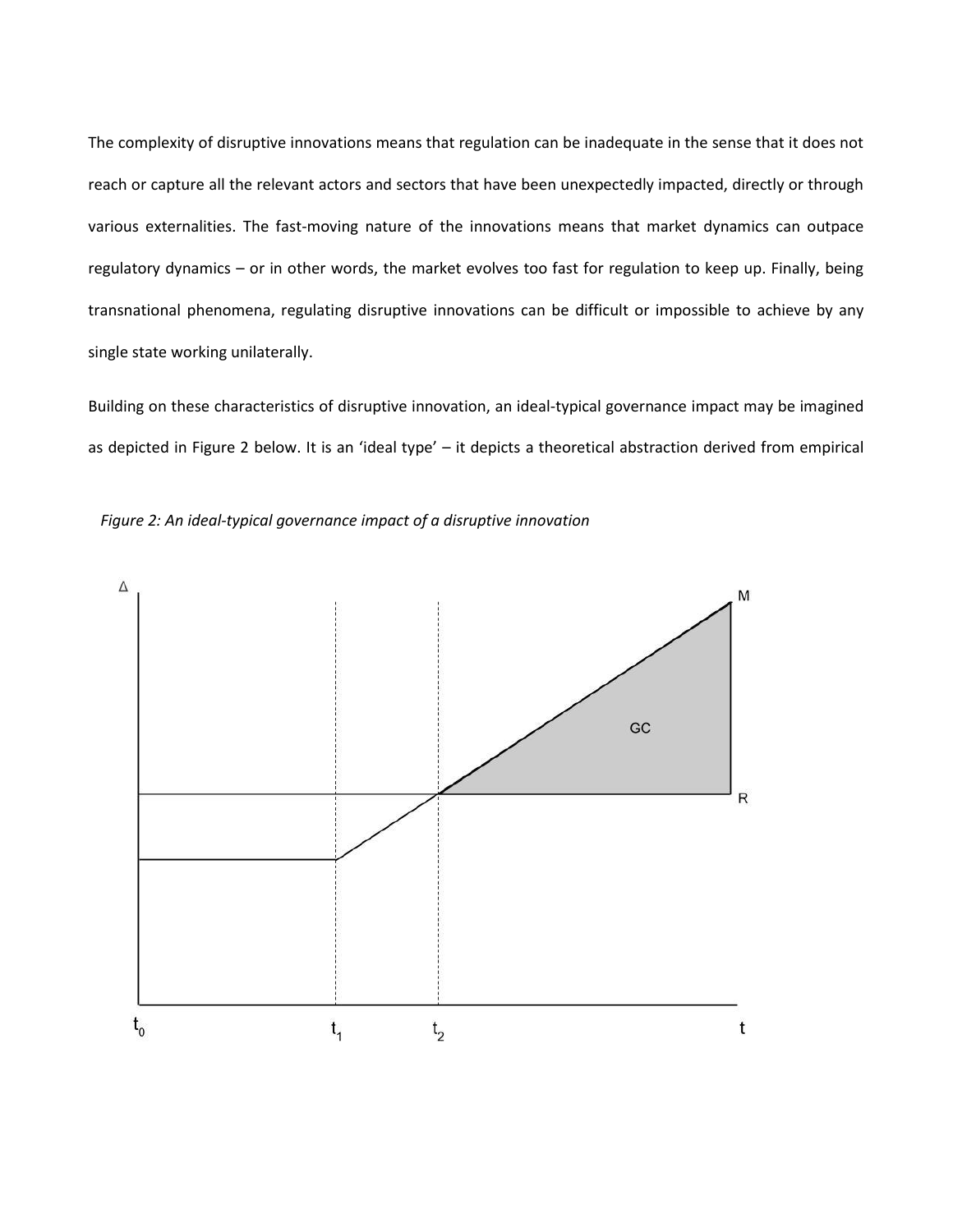observation, but fictional in the sense that it does not (and should not) completely and accurately reproduce a real-world phenomenon (Weber, 1949).<sup>1</sup> However, it is a construct that we can use to further our understanding of disruptive innovation. The x-axis measures the passing of time (t) while the y-axis measures the rate of change (∆). The rate of change can be measured both in the market (M) and in the regulatory capacity (R) to oversee that market. From  $t_0$  to  $t_1$ , the market is in a state of equilibrium and is exhibiting a constant rate of change corresponding to the normal evolution of a market. The regulatory capacity during this stage is greater than the rate of change in the market, posing no difficulties for regulators to monitor the market and ensure it is well-functioning. This is in other words the status quo of a mature market with settled institutional arrangements.

At  $t_1$ , the market experiences a disruptive innovation. This greatly increases the rate of change in the market. At t<sub>2</sub>, the rate of change in the market surpasses the capacity of regulators to keep up. This gap increases over time as long as the regulators are unable to adjust regulatory dynamics to the new market realities, creating a swiftly growing regulatory deficit or governance crisis (GC). Over time, regulators may come to understand the new market dynamics and introduce satisfactory regulation, thereby increasing the rate of change in regulatory capacity in order to address the governance crisis and eliminate the regulatory deficit. Alternatively, regulators may reorganize themselves or draw on new networks of expertise to achieve the same result. Other responses can be envisaged as well, but the lag between a disruptive innovation and the regulatory response will introduce a period of governance crisis.

Seen in this way, disruptive innovations can be thought of as events that punctuate an equilibrium (Pierson 2004). This equilibrium is not necessarily understood in the economic sense of optimally functioning markets, but in the sense that these are mature markets that have been functioning according to relatively settled

 $\overline{\phantom{a}}$ 

 $<sup>1</sup>$  Indeed, ideal types are "meant to be broken" (Seabrooke 2007). They are methodological utopias to be held up and</sup> compared to empirical observation in order to highlight variation.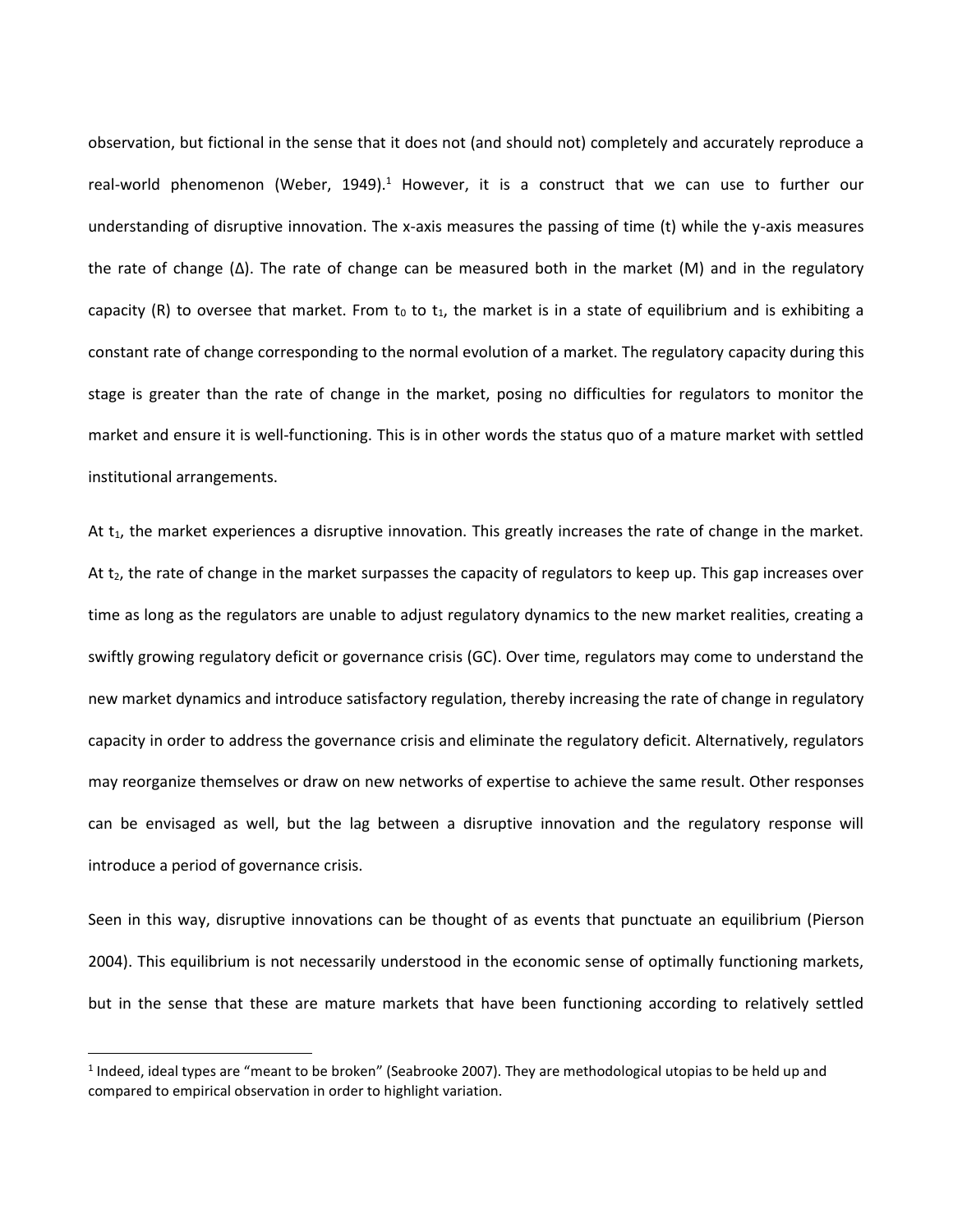dynamics: the technologies at play in the market are old or well-understood, the players know each other well, and relations, regulation and competitive pressures are stable. All of this implies strong institutional embeddedness (Polanyi 1944; Blyth 2002) and a low, constant rate of change. A disruptive innovation upsets this equilibrium in many different ways: it may introduce new technology that regulators do not understand, it may introduce new players, it may strain or upset existing relations, current regulation may be inadequate, and competitive pressures can rise. This discussion implies that equilibria, understood in the sense of relatively settled market and regulatory dynamics, can be upset via disruptive innovations not only through economic or institutional channels, which are important (Pierson 2004), but also through sociological ones. For example, by introducing new players or creating and rupturing network ties, changes in status (Podolny 2005) and the field of positions (Bourdieu 1984) will significantly impact the policy arena. Relationships between regulators and the regulated are important in shaping the regulatory process (Woll 2008). The sociological channel is therefore crucial when examining the impact of innovation on regulatory capitalism, and the key to unlocking this channel lies in considering the importance of time. Disruptive innovation causes dramatic shifts in the ways actors perceive the importance and relevance of past and future time. In other words, disruptive innovation causes shifts in time horizons and collisions of different time horizons that different policy actors hold. These collisions and the interplay between temporal compression and legacy should be front and center when studying the regulatory impact of disruptive innovation.

#### The importance of time and how to study it

To return briefly to the extant literature on regulation covered above, how do the scholars deal with the dimension of time in their studies, and is there anything that can be appropriated for the current analysis? The studies of innovation diffusion cited above deal with a perceived "compression of space and time that turns countries and sectors that were isolated into interconnected and interdependent entities" (Jordana & Levi-Faur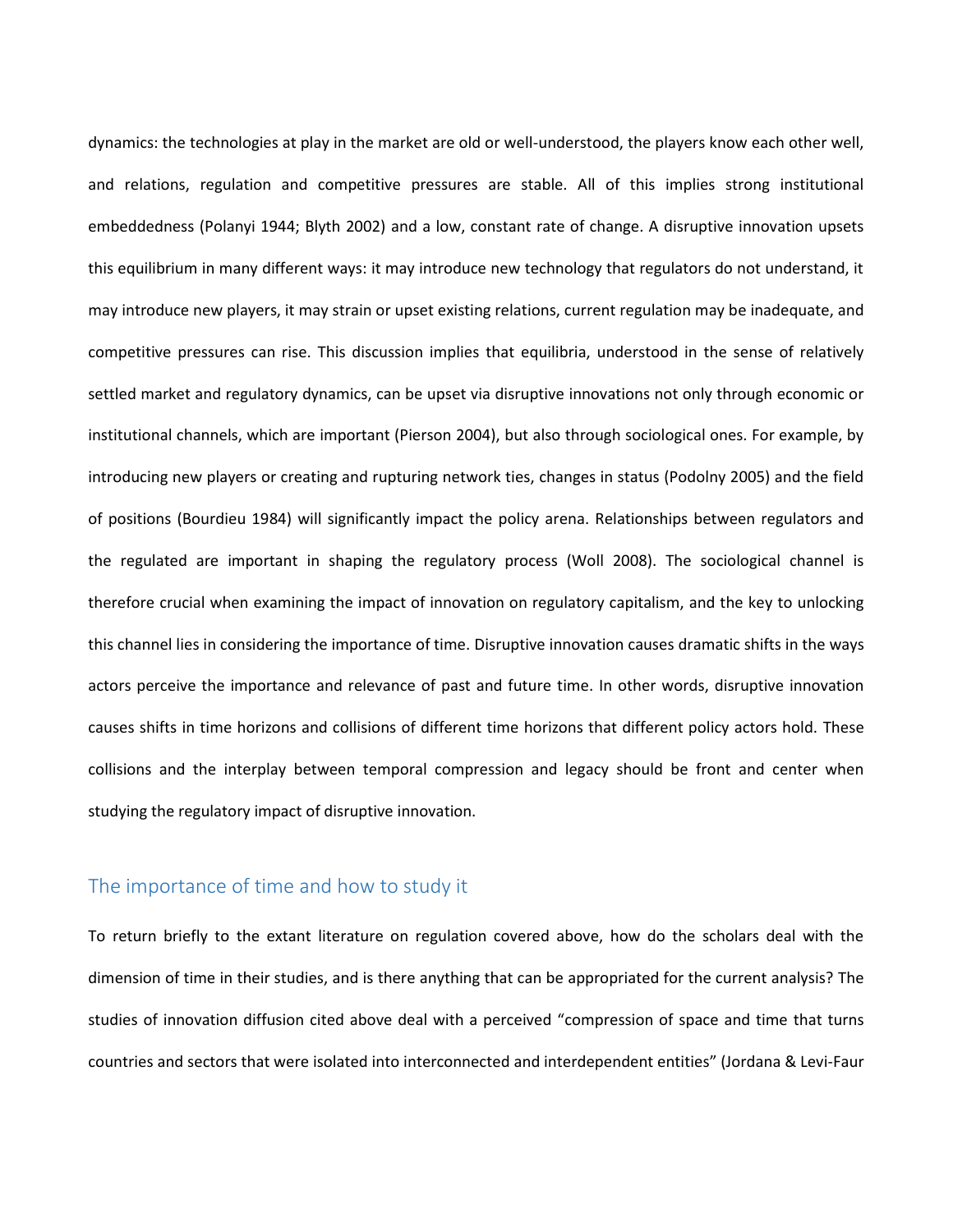2005: 107), which is often used as a roundabout way of describing processes of globalization. This compression allows transnational policy networks to grow and pervade regulatory capitalism. While compression is a useful analogy for what happens following a disruptive innovation, they are not interested in the causes of compression, but treat it as a given condition. Furthermore, these studies remain uninterested in what comes before the innovation. Looking backwards in time, at the institutional legacies of innovations, in considered unimportant.

The question of legacy is taken up by Majone: "… it is possible to surmise that the institutional and intellectual legacy of the interventionist state is a major impediment to the speedy adjustment of governance structures to the new strategies" (1997: 163). Here he hints at a notion of path dependence (Pierson 2004). Previous institutional and intellectual choices constrain actors in their present repertoire of available options. Majone argues that in some contexts it is necessary to look backwards in time in order to understand the present. Policy continuity or the 'continuity of concerns' (Landis, quoted in Majone 1997: 153) requires policymakers to delegate some functions to independent authorities that are untouched by the inconsistency of electoral politics. However, in favoring legacy, compression remains unexamined. In the ideal-typical governance impact of disruptive innovation illustrated above, it is precisely the interplay between compression and legacy that creates unique policy problems. In the regulation literature, this interplay remains unstudied.

To inform a theory of the regulatory impact of disruptive innovation that takes matters of time seriously, we can turn to historical institutionalism (e.g. Tilly 1984; Thelen 1999; Pierson 2004). Here, the question of legacy has been dealt with in more detail than anywhere else. However, two shortcomings constrain us from a wholehearted adoption of this school. First of all, historical institutionalism is interested in explaining how a certain outcome was reached as a consequence of past circumstances. Compression and legacy might both be operating, but only in the past. In contrast, I am interested in how a certain outcome is reached as a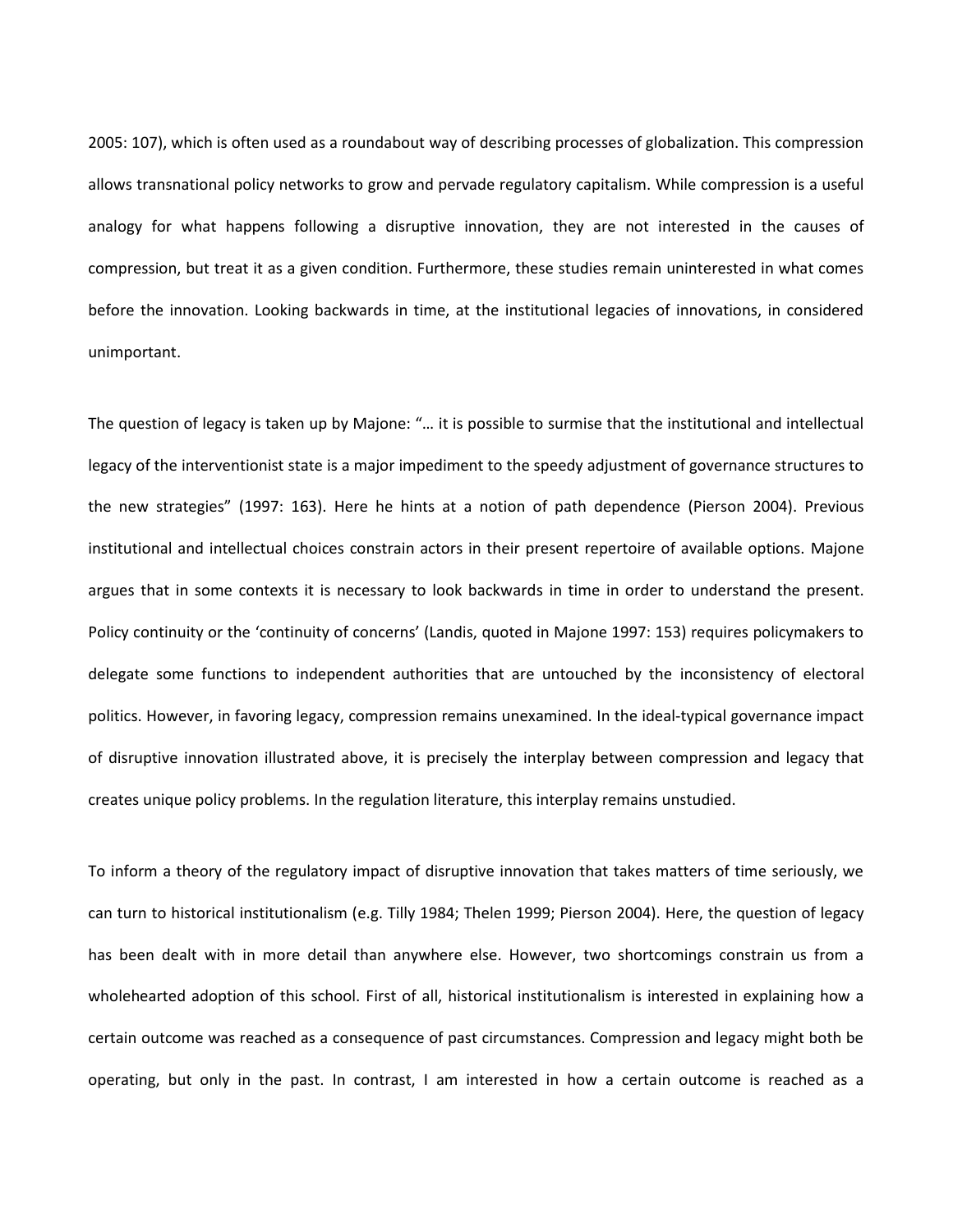consequence of both past circumstances and future possibilities. How an agent acts at a specific point in time will be shaped by his perception of the duration of both past and future time that he deems important to consider. This notion of time horizons is also agent-focused, while historical institutionalism is structurefocused (Hall & Taylor, 1996). Second, historical institutionalism sees all relevant information as contained in the institution (Seabrooke 2007). As the regulation literature increasingly comes to emphasize the importance of transnational networks of professionals and experts as endogenous sources of change (Jordana & Levi-Faur 2005: 118), it is becoming clear that this viewpoint is empirically untenable. The task is therefore to construct a theory that allows us to deal with temporal structure, forward-looking and backward-looking, while allowing for the centrality of actors that traverse national and institutional borders. Andrew Abbott, whose methodological work inspired many historical institutionalists (Pierson 2004), provides us with the appropriate set of tools to do this.

Abbott's unit of analysis are professional ecologies (1988) and especially how they link and interact with each other (2005). An ecology is "a set of social relations … that is best understood in terms of interactions between multiple elements that are neither fully constrained nor fully independent" (Abbott 2005: 248). Ecologies thus exist in the middle range between "mechanism and organism on the one hand and … atomism and reductionism on the other." They consist of actors, locations (a set of controlled tasks) and ligation (processes linking actors to tasks). Focusing on the institutional or organizational level would obscure the practices that go on at levels below and between these structures. Conversely, giving precedence to agents runs the risk of giving too little importance to the institutional context of the agents. The concept of ecologies gets this balance just right by ascribing as it does to a notion of 'structural individualism' (Udéhn 2001), whereby the impact of structures on agents is given equal importance as the impact of agents on structures.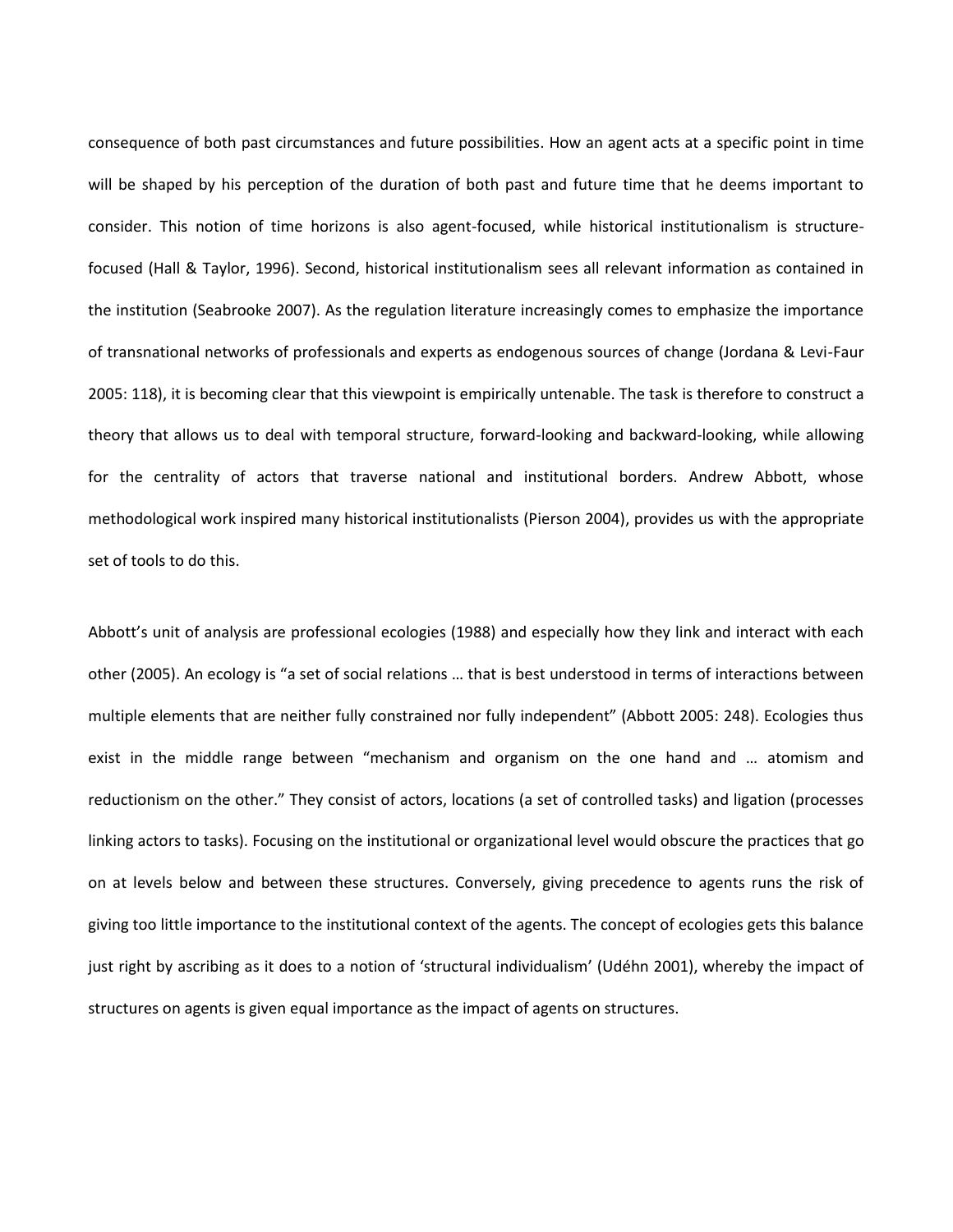The key analytical advantage of the linked ecologies approach lies in its reconceptualization of the policy arena. Rather than explaining policy outcomes as a consequence of structural, institutional factors on the one hand or as a consequence of the intentions and rationalities of agents on the other, policymaking becomes a competition between professional ecologies to establish jurisdictional control over policy locations (Abbott 2005). This redraws the boundaries around groups of related actors not according to institutional affiliation, but to professional affiliation. A single professional ecology can contain actors from various different institutional contexts, who are united in the pursuit of a policy outcome that will 'aggrandize' their profession. This perspective allows us to consider political phenomena that are largely overlooked by the literature such as 'revolving doors' between government and industry (Seabrooke & Tsingou 2009). What motivates actors in this perspective has more to do with the everyday dispositions ingrained in work tasks (what Bourdieu calls habitus) and less to do with any overt calculation on the part of the actors or the transformative power of norms and ideas. Abbott suggests two ways in which ecologies link to each other in their attempt to control locations: either by 'hinges', which are strategies or innovations that provide rewards in multiple ecologies, or by 'avatars', which is the expansion of one ecology into another (Abbott 2005). Fourcade and Khurana (2013) use this approach to explain the co-evolution of economic science and business education over the course of the twentieth century.

How do ecologies change in time? Ecologies have a 'temporal grain' (Abbott 2005: 254, 264). When we look at how an ecology changes over a duration of time, the finer the grain of the duration, the more detail is contained in each individual 'slice' of time. Abbott uses the metaphor of rhythm<sup>2</sup> to discuss the historical acceleration of the rhythm of professional life. In the 19<sup>th</sup> century, professionals were educated in their youth, and their knowledge and skills would last for a lifetime. This was a period with a coarse temporal grain due to the slow rate of change. In the 20<sup>th</sup> century however, engineers, for example, would come to see their

 $\overline{a}$ 

<sup>2</sup> Although 'tempo' seems more appropriate.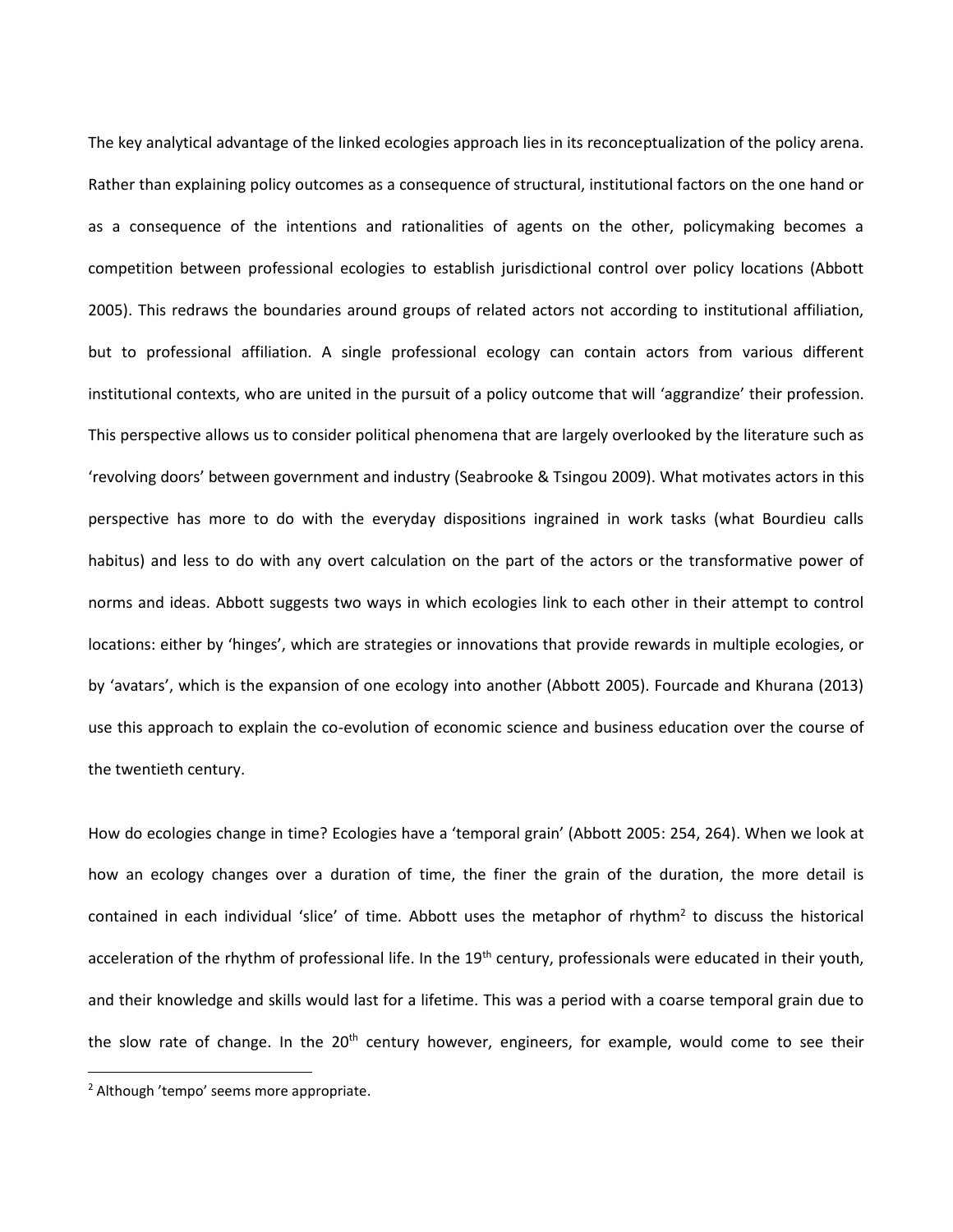knowledge become obsolete before the end of their careers. In the modern information economy, knowledge is overturned even more rapidly. Here the ecologies have a finer temporal grain, as each individual slice of time will have increasing amount of detail. The temporal granularity of an ecology is therefore linked to the rate of change it experiences in actors, locations and ligations.

As previously mentioned, actors' decisions are shaped by their time horizons, which I defined as the period of time actors deem meaningful when determining a course of action. It is important to note that this definition differs from the one offered by Abbott (2001: 173), where he defines it as the period of time over which meaningful change occurs in a variable. The definition I put forward is anchored in the perceptions of agents. This is closer to the more commonplace idea of time horizons as planning horizons, or a fixed point in time in the future at which certain processes will be evaluated. However, time horizons, as defined in this paper, can also extend backwards in time. Looking backwards, agents may deem past occurrences, histories or trajectories as relevant or meaningful in determining how to act in the present. Time horizons may even be unconscious, and in this conception we draw closer to ideas of path dependence. Past institutional choices can constrain the repertoire of actions that are possible or even considered by agents in the present (Pierson 2004).

When disruptive innovation upsets the status quo of a market, it introduces a period of rapid change. The market ecologies affected by the change will experience a much finer temporal grain. For a given time horizon, the amount of information contained in that time horizon will increase dramatically. Overwhelmed by change, actors are forced to compress time horizons, perhaps planning in terms of days or weeks instead of months or years. Previously held time horizons spanning longer durations into the future will be invalidated. Not all ecologies will respond to the disruptive innovation simultaneously: weighed down by legacy, it may take time for regulators to adjust rules and perceptions, even as current regulation becomes invalidated. Regulatory headaches in the form of governance crises arise. Collisions between different time horizons are inevitable as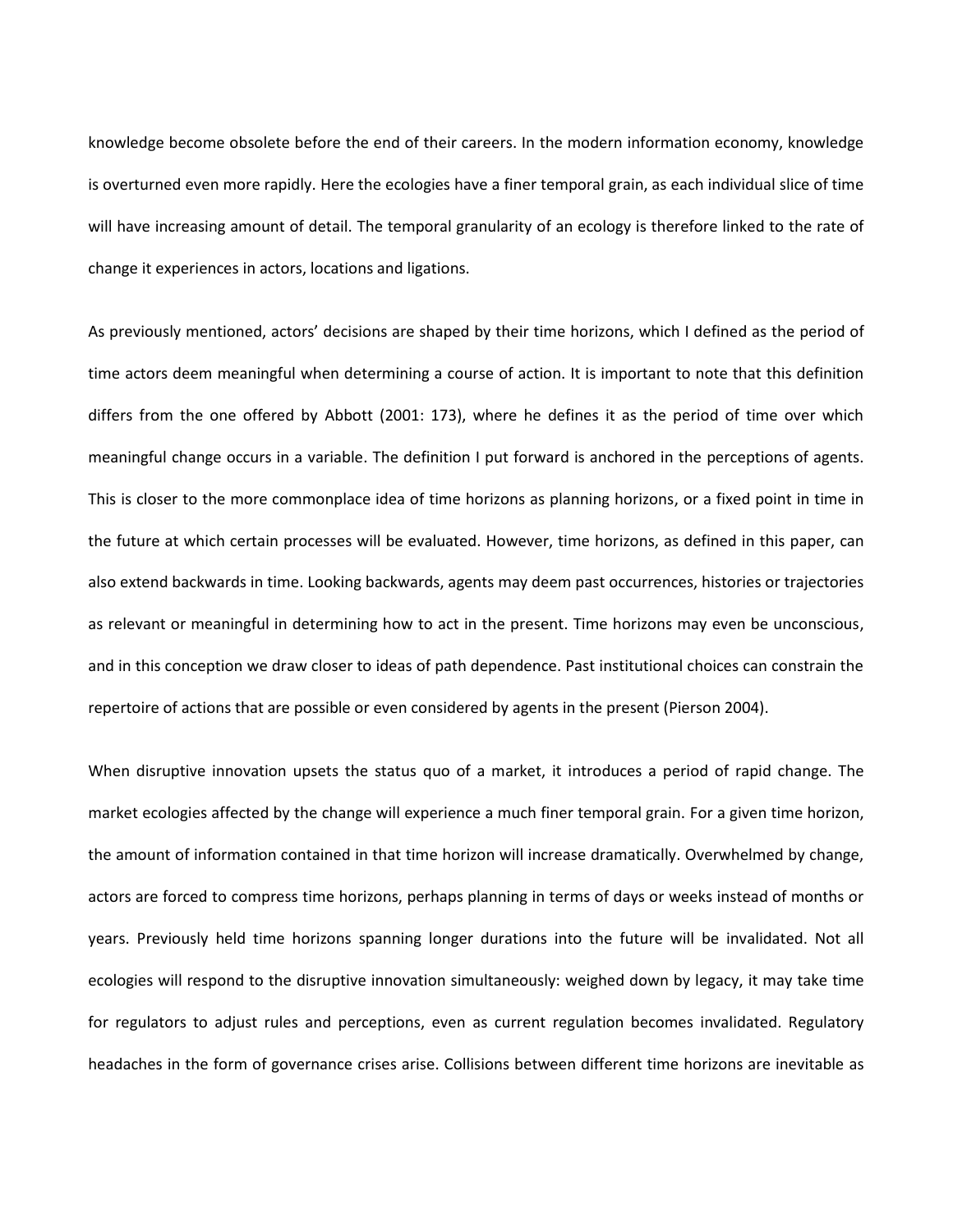competing ecologies will attempt to assert their perception of events as the dominant one. How this impacts the field of positions, network ties and status signals of the ecologies will have great bearing on the renewed bouts of competition to establish jurisdictional control over disrupted policy locations. If we want to study the regulatory impact of disruptive innovation, the theoretical considerations outlined here must be addressed.

## **Conclusion**

In this paper I have argued that the impact of disruptive innovation on regulatory capacity and process is important and understudied. In order investigate the issue, we need to give theoretical centrality to professional ecologies and time horizons. I have accounted for how disruptive innovation causes the temporal grain of ecologies to become dramatically more fine, and why this is such a pain for regulators to deal with, in theory. The open question is how this plays out in practice, and how the assertions made here can be verified empirically, which must be addressed in future research.

**Acknowledgements:** The author would like to extend his thanks to Leonard Seabrooke, Jean-Frédéric Morin, André Broome, and Cornel Ban for overall guidance and advice. Thanks also go to Christopher Bennett and Matthias Kranke for comments on earlier versions.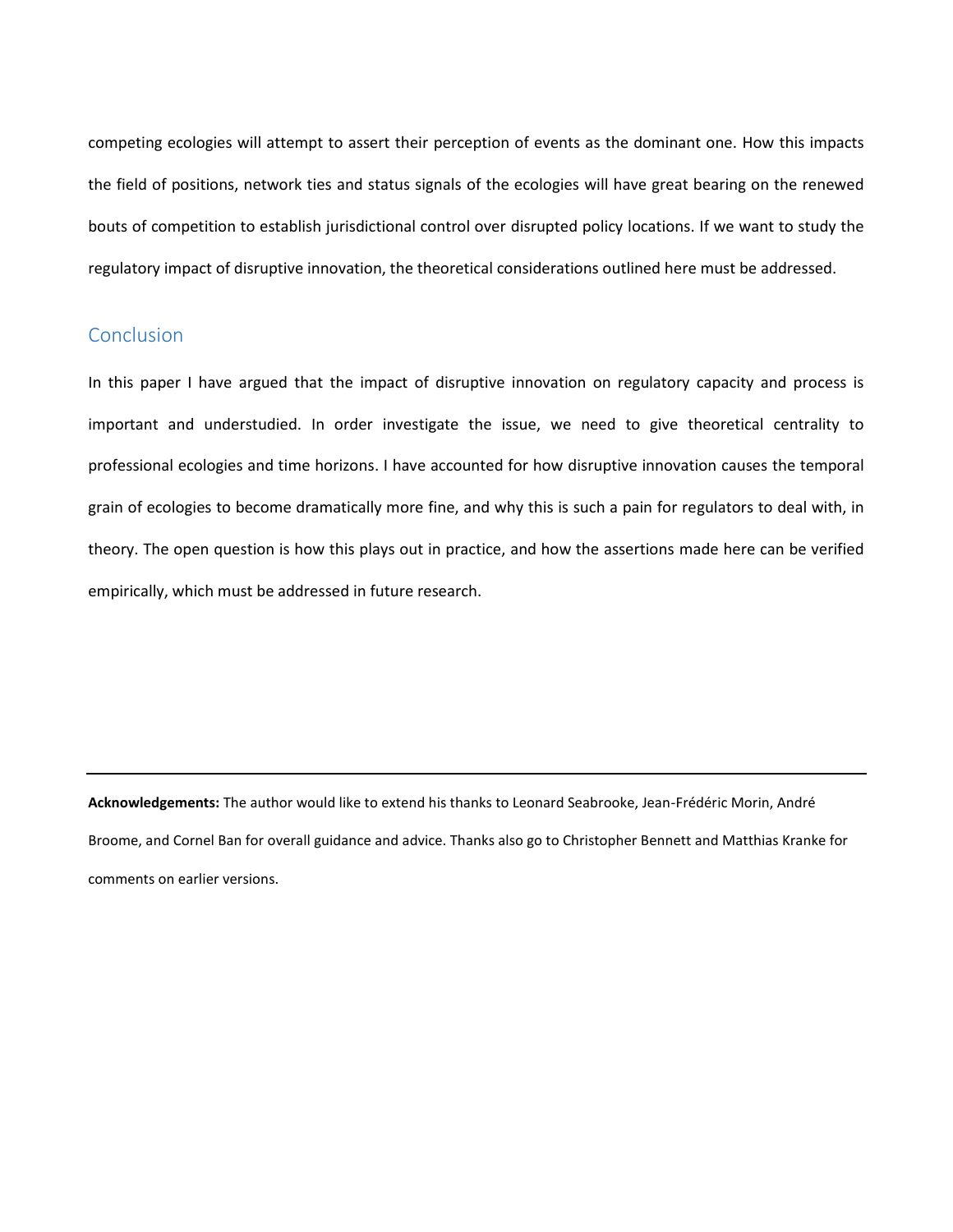## References

- ABBOTT, A. 1988. The system of professions: An essay on the division of expert labor, University of Chicago Press.
- ABBOTT, A. 2001. Time Matters: On Theory and Method, University of Chicago Press.
- ABBOTT, A. 2005. Linked Ecologies: States and Universities as Environments for Professions. Sociological Theory, 23, 245-274.
- ABBOTT, K. & SNIDAL, D. 2009a. The governance triangle: regulatory standards institutions and the shadow of the state. In: MATTLI, W. W., N. (ed.) The Politics of Global Regulation. Princeton University Press.
- ABBOTT, K. W. & SNIDAL, D. 2009b. Strengthening International Regulation through Transnational New Governance: Overcoming the Orchestration Deficit. Vanderbilt Journal of Transnational Law, 42, 501- 78.
- ANDERSON, J. E. 1962. The Emergence of the Regulatory State, Washington, Public Affairs Press.
- BAKER, A. 2013. The new political economy of the macroprudential ideational shift. New Political Economy, 18, 112-139.
- BERRY, F. S. & BERRY, W. D. 1990. State lottery adoptions as policy innovations: An event history analysis. The American Political Science Review, 84, 395-415.
- BERRY, F. S. & BERRY, W. D. 1992. Tax innovation in the states: Capitalizing on political opportunity. American Journal of Political Science, 36, 715-742.
- BLYTH, M. 2002. Great Transformations: Economic Ideas and Institutional Change in the Twentieth Century, Cambridge University Press.
- BOURDIEU, P. 1984. *Distinction: A Social Critique of the Judgement of Taste*, Harvard University Press.
- BOURDIEU, P. 2005. *The social structures of the economy*, Polity.
- BOWER, J. L. & CHRISTENSEN, C. M. 1995. Disruptive technologies: catching the wave. Harvard Business Review.
- BRAITHWAITE, J. 2000. The new regulatory state and the transformation of criminology. British journal of criminology, 40, 222-238.

BRAITHWAITE, J. & DRAHOS, P. 2000. Global business regulation, Cambridge University Press.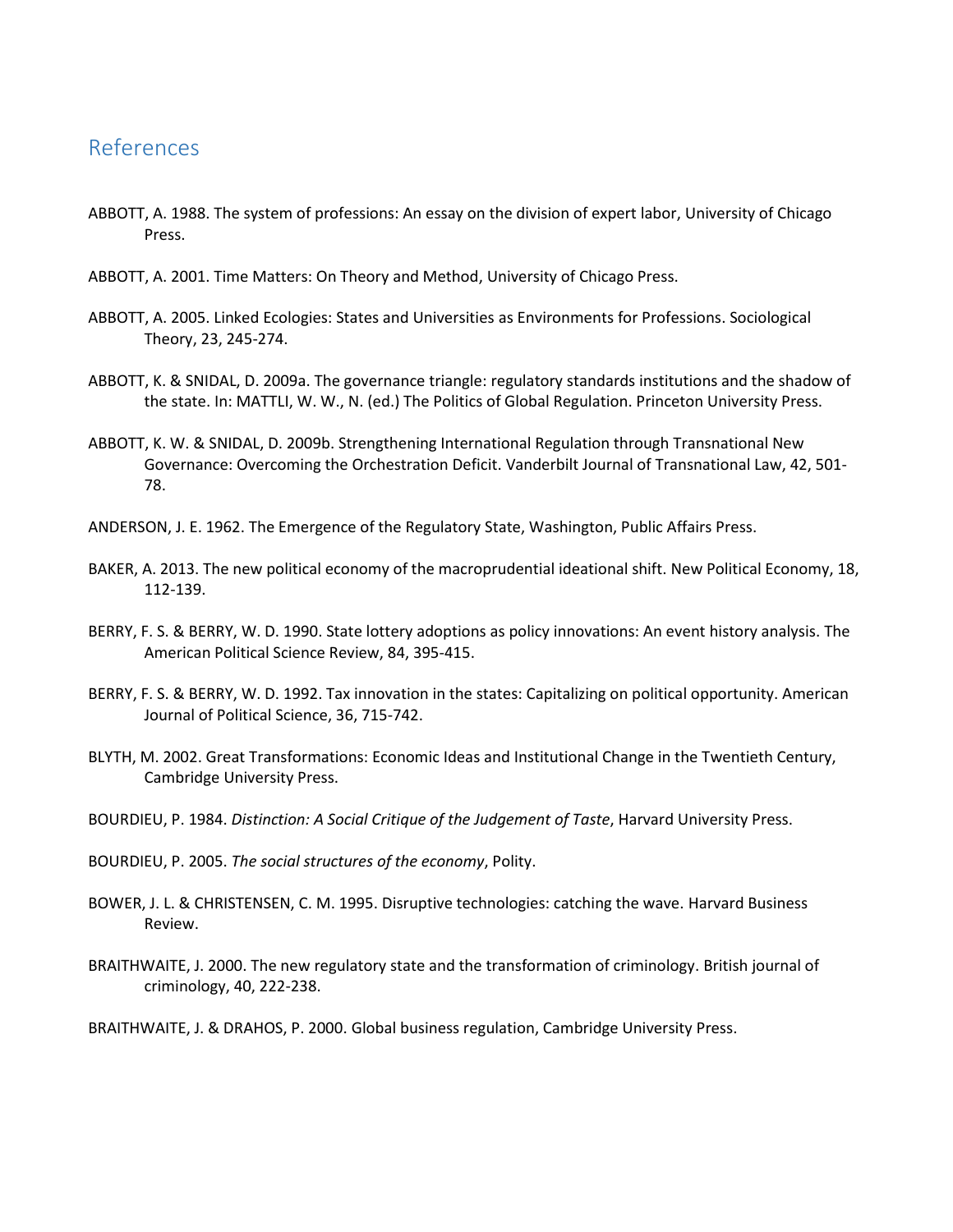- CAMPBELL, J. L. & PEDERSEN, O. K. 2007. Institutional competitiveness in the global economy: Denmark, the United States, and the varieties of capitalism. Regulation & Governance, 1, 230-246.
- CHRISTENSEN, C. M. 1997. The Innovator's Dilemma: When New Technologies Cause Great Firms to Fail, Harvard Business School Press.
- CHRISTENSEN, C. M. & RAYNOR, M. E. 2003. The Innovator's Solution: Creating and Sustaining Successful Growth, Harvard Business School Press.
- CHWIEROTH, J. 2007. Neoliberal economists and capital account liberalization in emerging markets. International Organization, 61, 443-463.
- COOKE, P. N., BOEKHOLT, P. & TÖDTLING, F. 2000. The governance of innovation in Europe: regional perspectives on global competitiveness, Cengage Learning EMEA.
- DJELIC, M.-L. & QUACK, S. 2010. Transnational communities: Shaping global economic governance, Cambridge University Press.
- FAULCONBRIDGE, J. R. & MUZIO, D. 2012. Professions in a globalizing world: Towards a transnational sociology of the professions. International Sociology, 27, 136-152.
- FOURCADE, M. & KHURANA, R. 2013. From social control to financial economics: The linked ecologies of economics and business in twentieth century America. *Theory and Society,* 42**,** 121-159.
- HALL, P. A. & TAYLOR, R. C. R. 1996. Political Science and the Three New Institutionalisms. Political Studies, 44, 936-957.
- JORDANA, J. & LEVI-FAUR, D. 2005. The diffusion of regulatory capitalism in Latin America: Sectoral and national channels in the making of a new order. The Annals of the American Academy of Political and Social Science, 598, 102-124.
- JORDANA, J., LEVI-FAUR, D. & FERNÁNDEZ-I-MARÍN, X. 2011. The Global Diffusion of Regulatory Agencies. Comparative Political Studies, 44, 1343-1369.
- LEVI-FAUR, D. 2005. The global diffusion of regulatory capitalism. The Annals of the American Academy of Political and Social Science, 598, 12-32.
- LEVI-FAUR, D. 2013. The Odyssey of the Regulatory State: From a "Thin" Monomorphic Concept to a "Thick" and Polymorphic Concept. Law & Policy, 35, 29-50.
- LIPSEY, R. G., CARLAW, K. I. & BEKAR, C. T. 2005. Economic Transformations: General Purpose Technologies and Long-Term Economic Growth, Oxford University Press.

MAJONE, G. 1994. The rise of the regulatory state in Europe. West European Politics, 17, 77-101.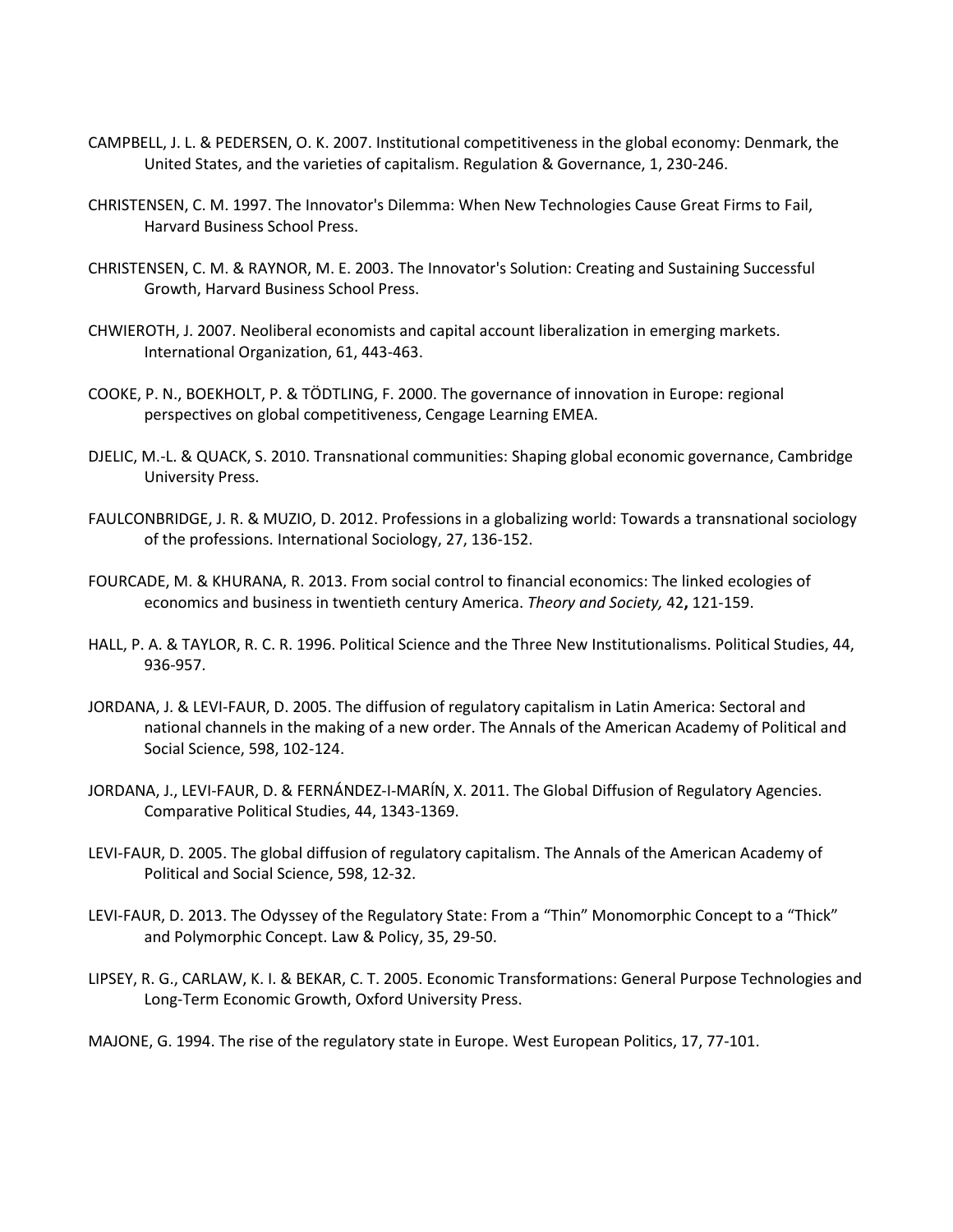- MAJONE, G. 1997. From the positive to the regulatory state: causes and consequences of changes in the mode of governance. Journal of public policy, 139-167.
- MATTLI, W. & WOODS, N. 2009. The Politics of Global Regulation, Princeton University Press.
- MAZZUCATO, M. 2013. The Entrepreneurial State: Debunking Public Vs. Private Sector Myths, Anthem Press.
- MORAN, M. 2003. The British Regulatory State : High Modernism and Hyper-Innovation, OUP Oxford.
- OVERDEVEST, C. & ZEITLIN, J. 2012. Assembling an experimentalist regime: Transnational governance interactions in the forest sector. Regulation & governance.
- PIERSON, P. 2004. Politics in time: History, institutions, and social analysis, Princeton University Press.
- PODOLNY, J. M. 2005. Status signals: A sociological study of market competition, Princeton University Press.
- POLANYI, K. 1944. *The Great Transformation: The Political and Economic Origins of Our Time*, Beacon Press.
- PORTER, M. E. & VAN DER LINDE, C. 1995. Green and competitive: ending the stalemate. Harvard business review, 73, 120-134.
- QUACK, S. 2010. Law, expertise and legitimacy in transnational economic governance: an introduction. *Socio-Economic Review,* 8**,** 3-16.
- ROGERS, E. M. 2003. Diffusion of Innovations, New York, Simon and Schuster.
- SCHUMPETER, J. A. 1942. Socialism, capitalism and democracy, Harper and Brothers.
- SCOTT, C. 2004. Regulation in the age of governance: the rise of the post regulatory state. In: JORDANA, J. L.-F., D. (ed.) The Politics of Regulation: Institutions and Regulatory Reforms for the Age of Governance. Edward Elgar Publishing.
- SEABROOKE, L. 2007. Why political economy needs historical sociology. International Politics, 44, 390-413.
- SEABROOKE, L. 2014. Epistemic Arbitrage: Transnational Professional Knowledge in Action. Journal of Professions and Organization, 1.
- SEABROOKE, L. and TSINGOU, E. 2009. Revolving doors and linked ecologies in the world economy: policy locations and the practice of international financial reform. CSGR Working Paper 260/ 2009. Available from: http://www2.warwick.ac.uk/fac/soc/csgr/research/workingpapers/2009/26009.pdf
- SEIDMAN, H. & GILMOUR, R. S. 1986. Politics, position, and power: From the positive to the regulatory state, Oxford University Press New York.